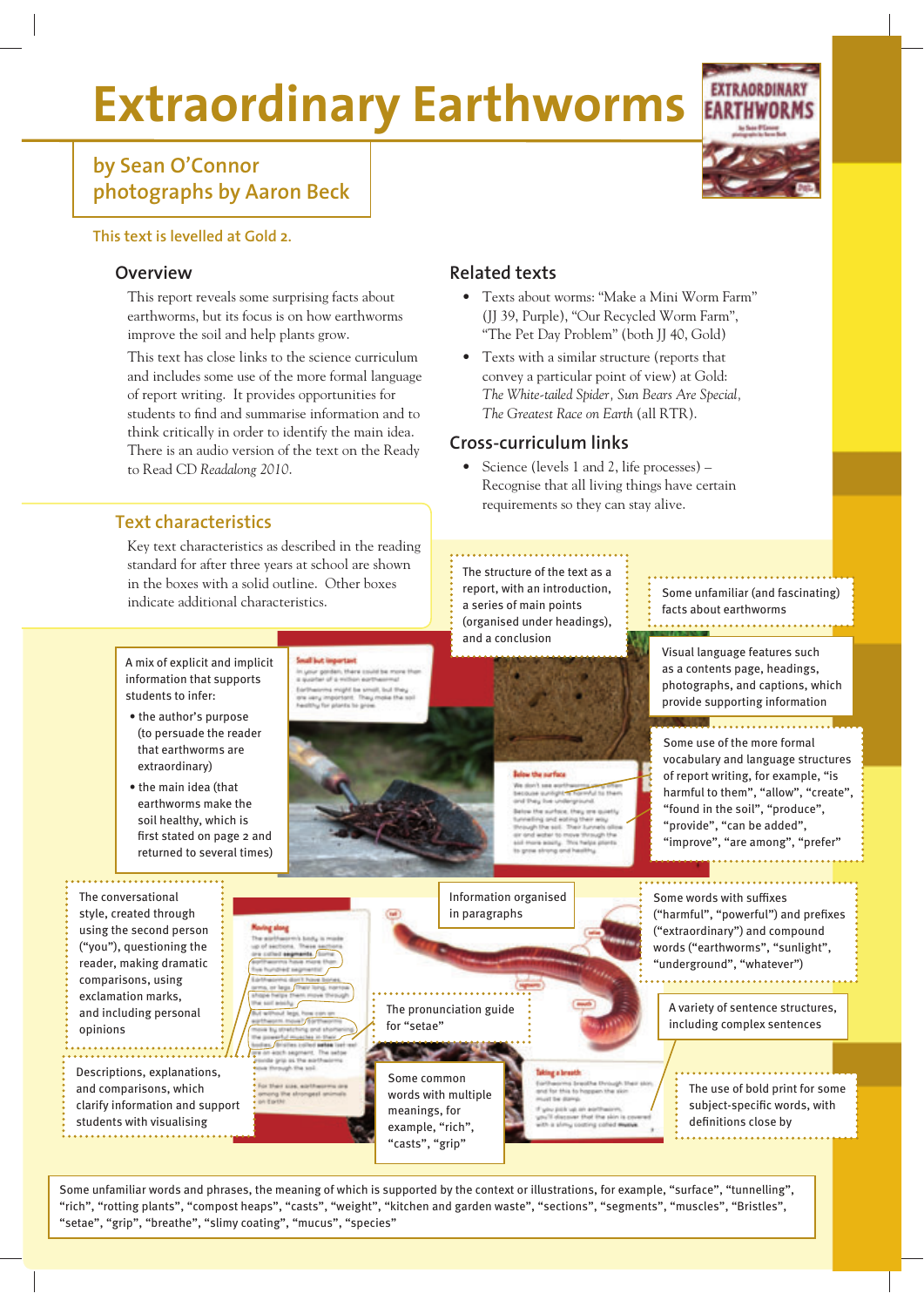#### **Suggested reading purpose**

• To find out about earthworms and why this writer thinks earthworms are extraordinary

#### **Setting a learning goal**

*(What opportunities does this text provide for students to learn more about how to "read, respond to, and think critically about" texts?)* 

To meet the reading purpose, students need to draw on a range of comprehension and processing strategies, often simultaneously. The strategies, knowledge, and skills below link to *The Literacy Learning Progressions.* Select and adapt from them to set your specific learning goal. Be guided by your students' particular needs and experiences: who they are, where they come from, and what they bring (*Reading and Writing Standards for Years 1–8*, Knowledge of the learner, page 6).

This text provides opportunities for students to*:*

- make connections to their prior knowledge, between sections of the text, and between the body text, photographs, and other visual language features in order to identify and summarise main points
- identify the main idea (what the author thinks is most important)
- use clues in the text to help visualise the information
- use word-solving strategies and knowledge of punctuation and syntax to decode and/or work out the meaning of unfamiliar words and phrases.

#### **Introducing the text**

- Look at the title. Ask the students to share what they know about earthworms.
- *What does extraordinary mean?* (If the students don't know, you could use the reading as an opportunity to find out.)
- Read through the headings and ask the students to predict what the text will tell them.
- Share the reading purpose and the learning goal (how they will achieve the purpose), for example, to make connections and summarise. Review the sorts of things that students can look for and use to help them do this, for example, the headings, topic sentences within paragraphs (particularly in the introduction and conclusion), key words, photographs, and captions. Tell the students that, as they are reading and summarising the text, you also want them to be looking for clues about what the author thinks is most important about earthworms.

#### **Reading the text**

• Below are some behaviours you could expect to see as the students read and discuss this text. Each example is accompanied by instructional strategies to scaffold their learning. Select and adapt from the suggestions according to your students' needs and experiences.

**The students make connections to their prior knowledge, between sections of the text, including visual language features, in order to identify and summarise the information about earthworms.** 

- As you follow the lesson below, you could assign pages to pairs and then have the students work in groups to complete the chart. One person from each pair could share their information with the group. They could then reread and discuss their findings. This is particularly supportive for English language learners because of the opportunities for oral language links, repetition, and clarification.
- On page 2, prompt the students to notice the heading and then read to find out what seems to be the most important point. Encourage discussion, for example, the exclamation mark and large number ("quarter of a million") have impact and draw the reader's attention, but the words "but" and "important" in both the heading and the second paragraph suggest that the idea of making the soil healthy is the main point here. Leave the discussion open-ended, to return to as the students read further. *Let's look out for other main points and any other information about the points we've already noticed.*
- Record both main points on a chart, leaving lots of room to add supporting information. An example of what a completed chart might look like is provided below. Some points may belong in more than one place. Main ideas are in bold.
- Have the students read page 3 and prompt them to make connections between the text and photographs on pages 2 and 3. *How do the page 3 photo and caption help you to understand the information on these pages?*
- You can continue in this way, stopping after each section or double-page spread to summarise and add to the chart together, noticing connections between the information. For example, how earthworms improve the soil (pages 3, 4, 5) or why sunlight is harmful to earthworms (pages 3 and 7). Use arrows or colours to organise the information.
- On page 6, you may need to support the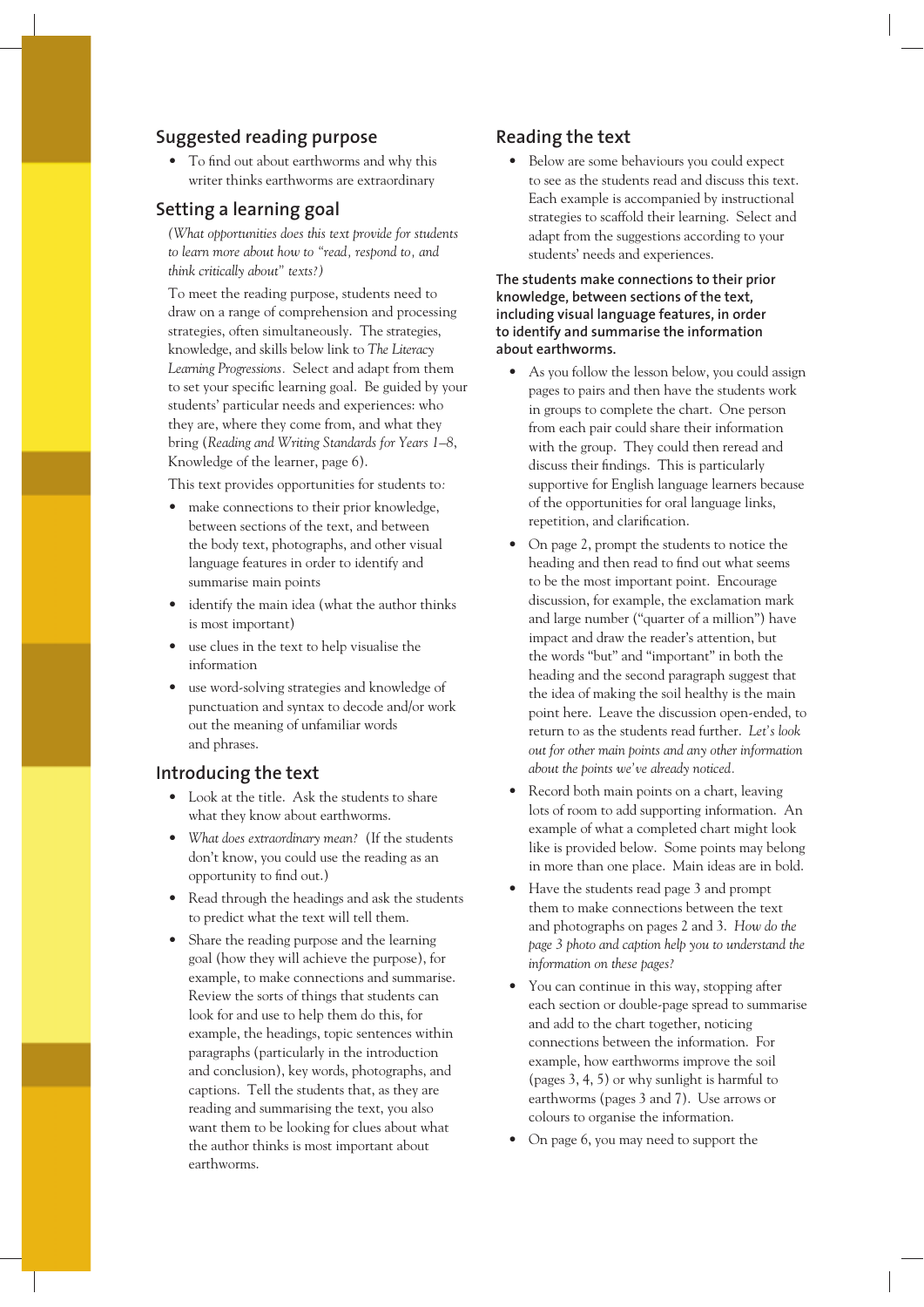students with visualising the description of how the earthworms move. Prompt them to search for useful clues and make connections to their prior knowledge: *Show me the paragraph that tells you how an earthworm moves. What does it look like as it stretches and shortens? Think about a time when you've seen a worm moving.* You could have the students try stretching and shortening their hands (or whole bodies) to move along the floor.

#### **lots of earthworms**

- many earthworms in a garden but we don't see many – they live underground – sunlight is harmful to them – earthworms breathe through their skin, which has to be damp – has mucus – (sunlight would dry them out)
- lots of species for example, grey, tiger, North Auckland
- tiger worms in worm farms
- some worms can be very long

#### **make the soil healthy (rich) for plants to grow**

- earthworms make tunnels good because tunnels let air and water move through the soil and help plants grow – they eat rotting plants (and kitchen and garden waste – recycle)
- they make casts and worm wee good for the soil (improve)
- they eat a lot (so they make a lot of casts and worm wee)
- some people have worm farms

#### **earthworms are unlike many other creatures**

- body is made up of segments they stretch and shorten the segments to move along
- they have bristles to help them grip
- no arms or legs
- very strong
- breathe through their skin

#### **The students form an opinion about the main idea of the text and give reasons for their opinion.**

- Review the summary chart together and discuss the connections the students have discovered between the main ideas. *We've found a lot of extraordinary facts, but what do you think the author thinks is most important about earthworms?*
- Discuss the sorts of clues that will help students decide the main idea. For example, checking the main points in the introduction and conclusion, looking for key words (for example, "extraordinary", "important") and

direct statements, and noticing which ideas are mentioned most often. For this last point, the summary chart should be a visual prompt because the main idea should be the one that has the most points written about it.

- Have the students think, pair, and share, referring to the chart and the text, to come to a conclusion about the main ideas (how earthworms improve the soil). The idea of there being large numbers of earthworms and that they are strong are also repeated, but the key sentence in the text is in the second paragraph on page 2.
- Revisit the learning goal and support the students to track how they met it. *How did summarising help you to form an opinion about earthworms?*

#### **The students look for and use clues such as**  context, definitions, and explanations to clarify or confirm the meanings of some unfamiliar topic **words or phrases and can explain what they did.**

- Model a think-aloud: For example, on page 4: *I can see the word "casts" in bold print here, and there are words in brackets next to it, so I'm inferring that the bracketed words are saying what casts are – earthworm poo.*
- Alternatively, tell the students what to look out for: *When you see a word in bold print, look for a*  definition or explanation of its meaning close to it in *the text.*

#### **The students search for linking words and notice and use punctuation to clarify the connections between ideas in longer or more complex sentences.**

- Rewrite a sentence or section on a chart or group reading book to demonstrate ways of clarifying meaning. For example, the first two lines on page 3 could be taken to mean that we don't see worms often because sunlight is harmful to them. Students need to read on and notice that the word "because" relates to lines 2 *and* 3 – worms live underground because sunlight is harmful to them and that's why we don't see them – there is a "mini-chain" of connected ideas.
- In the first sentence on page 4, the linking word "found" and the commas clarify that the rotting plants that the worms eat are found in the three places mentioned.